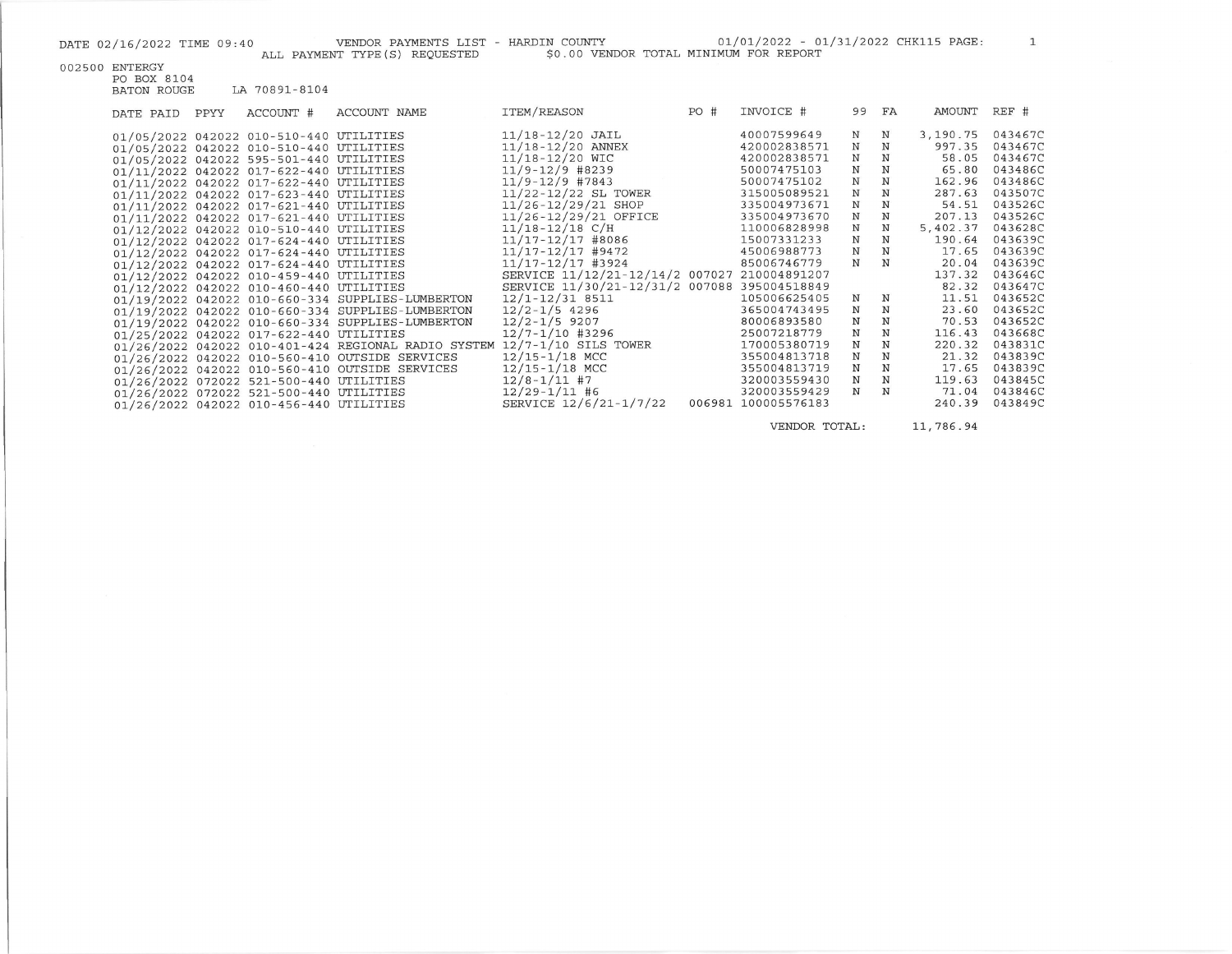|                                                                                                                                          | DATE 02/16/2022 TIME 09:41 |      |                                                                                                                                                                                                                                                                                                           | VENDOR PAYMENTS LIST - HARDIN COUNTY |                                                                                                                                                       |      | 01/01/2022 - 01/31/2022 CHK115 PAGE:                                                                         |                                 |                                                   |                                                                      |                                                                           |
|------------------------------------------------------------------------------------------------------------------------------------------|----------------------------|------|-----------------------------------------------------------------------------------------------------------------------------------------------------------------------------------------------------------------------------------------------------------------------------------------------------------|--------------------------------------|-------------------------------------------------------------------------------------------------------------------------------------------------------|------|--------------------------------------------------------------------------------------------------------------|---------------------------------|---------------------------------------------------|----------------------------------------------------------------------|---------------------------------------------------------------------------|
| ALL PAYMENT TYPE (S) REQUESTED<br>\$0.00 VENDOR TOTAL MINIMUM FOR REPORT<br>000300 CITY OF KOUNTZE<br>P O BOX 188<br>KOUNTZE<br>TX 77625 |                            |      |                                                                                                                                                                                                                                                                                                           |                                      |                                                                                                                                                       |      |                                                                                                              |                                 |                                                   |                                                                      |                                                                           |
|                                                                                                                                          | DATE PAID                  | PPYY | ACCOUNT #                                                                                                                                                                                                                                                                                                 | ACCOUNT NAME                         | ITEM/REASON                                                                                                                                           | PO # | INVOICE #                                                                                                    | 99                              | FA                                                | AMOUNT                                                               | REF #                                                                     |
|                                                                                                                                          |                            |      | 01/11/2022 042022 017-622-440 UTILITIES<br>01/26/2022 042022 010-510-440 UTILITIES<br>01/26/2022 042022 010-510-440 UTILITIES<br>01/26/2022 042022 010-510-440 UTILITIES<br>01/26/2022 042022 010-510-440 UTILITIES<br>01/26/2022 042022 595-501-440 UTILITIES<br>01/26/2022 042022 010-510-440 UTILITIES |                                      | 10/28-11/30 R&B2<br>$12/1 - 1/10$ C/H<br>$12/1 - 1/10$ JAIL<br>$12/1 - 1/10$ O ANNEX<br>$11/30 - 1/4$ ANNEX<br>$11/30 - 1/4$ WIC<br>11/30-1/4 CROCKER |      | 03003401-100<br>05011401-011<br>05011451-011<br>05010502-011<br>04006421-010<br>04006421-010<br>04006304-010 | N<br>N<br>N<br>N<br>N<br>N<br>N | N<br>$_{\rm N}$<br>N<br>N<br>N<br>$_{\rm N}$<br>N | 220.55<br>2,721.67<br>7,027.87<br>285.96<br>258.76<br>15.06<br>92.41 | 043483C<br>043837C<br>043837C<br>043837C<br>043837C<br>043837C<br>043837C |
|                                                                                                                                          |                            |      |                                                                                                                                                                                                                                                                                                           |                                      |                                                                                                                                                       |      | VENDOR TOTAL:                                                                                                |                                 |                                                   | 10,622.28                                                            |                                                                           |